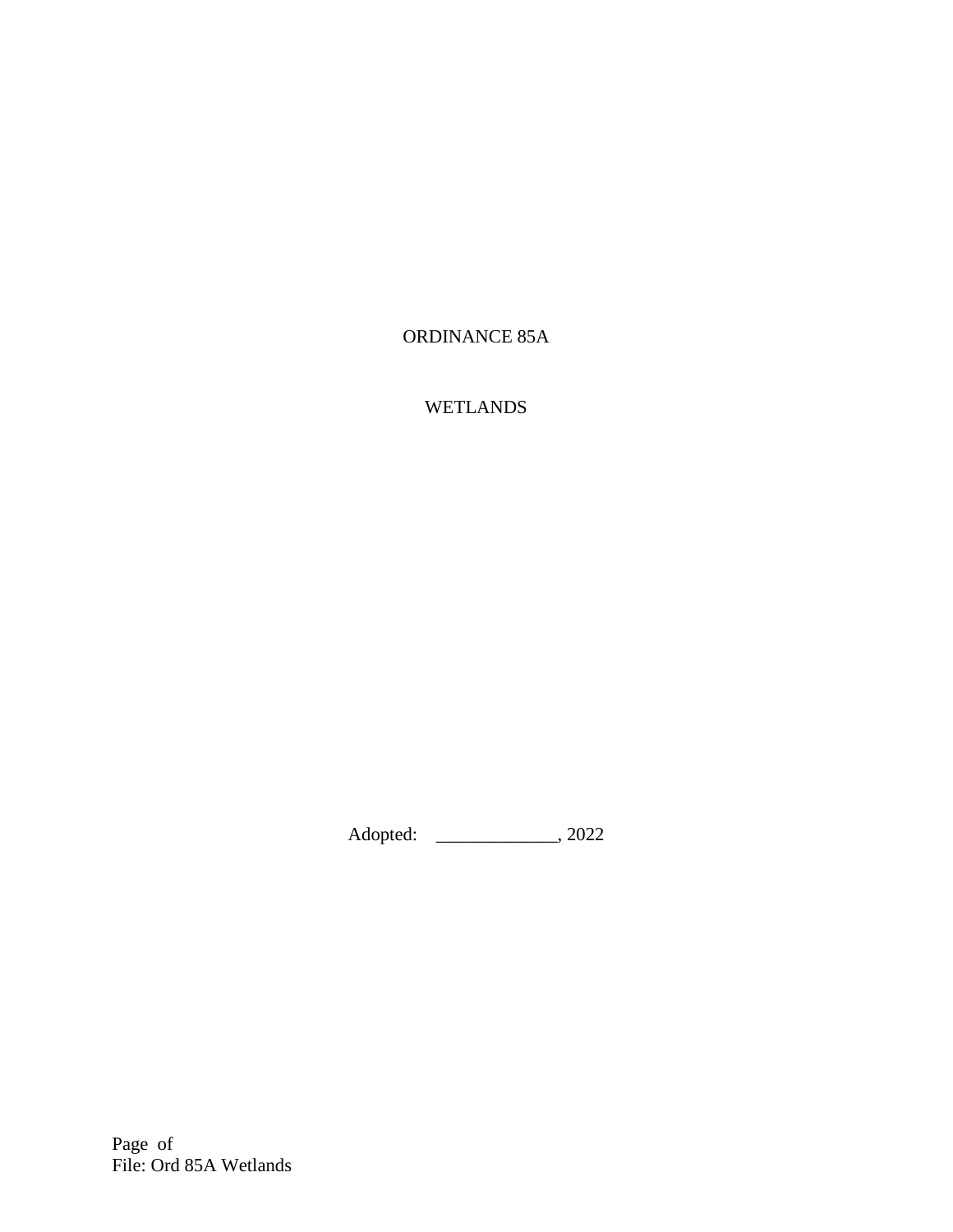### ORDINANCE NO. 85A

## AN ORDINANCE REGULATING AND RESTRICTING DEVELOPMENT AFFECTING WETLANDS, PROTECTING AND PRESERVING WETLANDS, ADDRESSING WETLAND MITIGATION WHEN APPROPRIATE AND PERMITTED BY APPROPRIATE STATE AND FEDERAL AGENCIES, AND PROVIDING PENALTY FOR VIOLATIONS

BE IT ORDAINED BY TOWN COUNCIL OF THE TOWN OF DAUPHIN ISLAND, ALABAMA, as follows:

#### 1. STATUTORY AUTHORIZATION

WHEREAS, the legislature of the State of Alabama has in Section 11-45-1 of the Code of Alabama, 1975, authorized local governments to adopt regulations designed to promote the public health, safety, and general welfare of its citizens.

#### 2. STATEMENT OF PURPOSE

WHEREAS, the Town of Dauphin Island finds that growth of population and attendant residential and commercial development and increasing demands upon natural resources have the potential of encroaching upon, despoiling, polluting or eliminating many of the wetlands, water bodies and watercourses of the Town of Dauphin Island which, if preserved, constitute important physical, economic, social, historic, archaeological, aesthetic, recreational and ecological assets to present and future residents of the Town of Dauphin Island and provide important beneficial functions, including natural flood and storm water control, groundwater recharge, natural pollution treatment, erosion and sediment control, wildlife habitat creation, recreation and open space enhancement and educational opportunities.

WHEREAS, it is the intent of this Ordinance to protect the public interest, health, safety, economic and general welfare of the citizens of the Town of Dauphin Island by providing for the protection, preservation, proper maintenance and use of its wetlands, water bodies and watercourses by preventing damage from erosion, siltation or filling; thereby minimizing disturbance, preserving natural habitats and protecting against flood and pollution by protecting such areas for their conservation, economic, aesthetic, recreational and other public uses and values. Further, it is the intent of this Ordinance to protect the surface and groundwater resources wholly and partly within the Town of Dauphin Island from the threat of pollution, misuse, or mismanagement. Therefore, because all wetlands, water bodies and watercourses are presumed to be of importance, it is hereby declared that the regulation and control of those areas in the Town of Dauphin Island, relative to any specific area is essential to the health, safety, economic and general welfare of the citizens of the Town of Dauphin Island.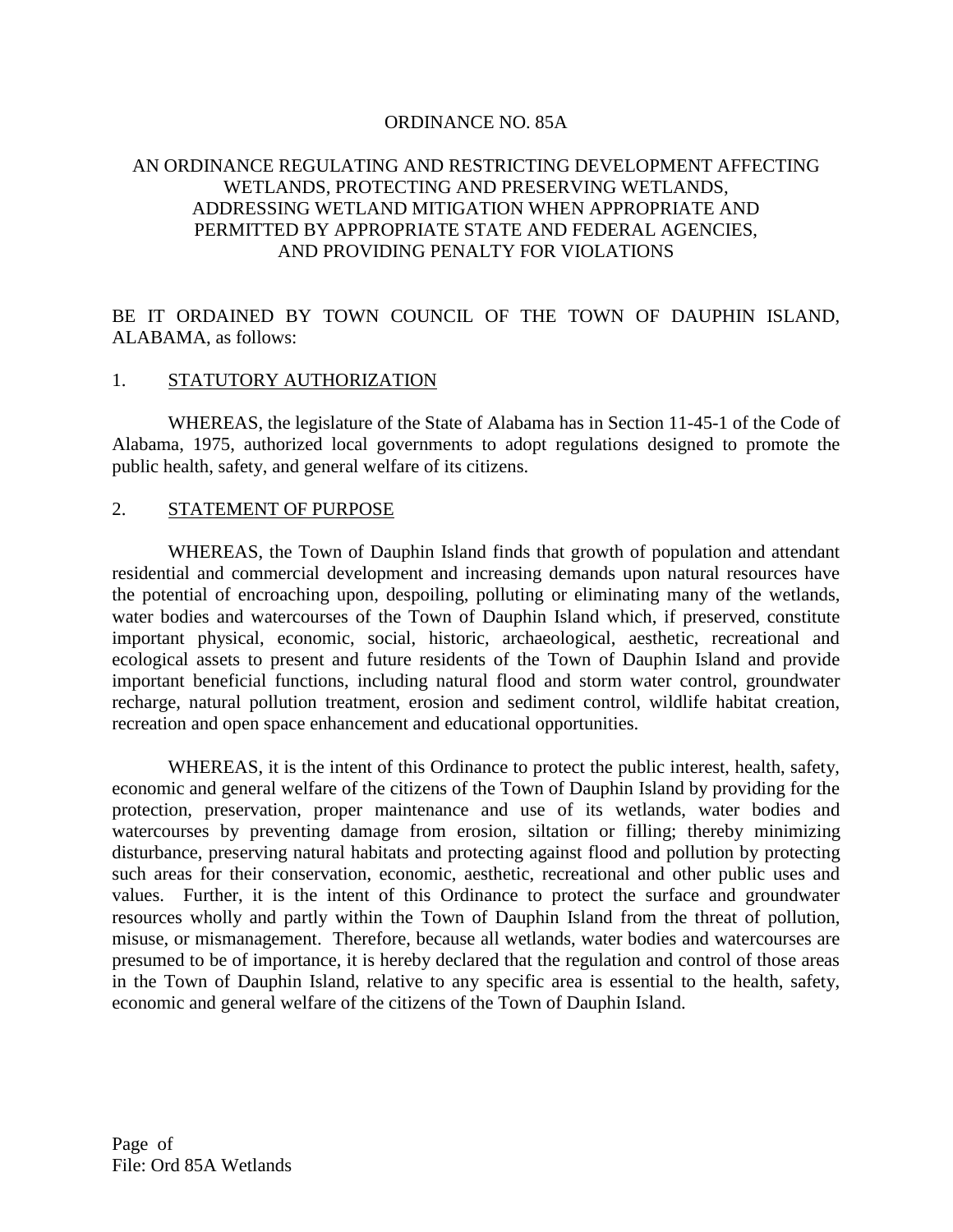## 3. DEFINITIONS

- 3.1 Development Any change to property brought about by human activity including, but not limited to, construction of buildings and other structures, mining, dredging, filling, grading, paving, excavation, or drilling.
- 3.2 Impacts Impacts include any action that would destroy, harm, impair, diminish, or degrade the value or utility of a wetland for pollution control, flood prevention, ground water recharge or habitat for fish and wildlife. Impacts include the placement of sand, dirt, gravel, concrete, excessive mulching, and the compaction of wetland soils with heavy machinery. All trees that a property owner cuts down within a wetland must be removed, or that will be considered a fill impact.
- 3.3 Mitigation The process of addressing impacts to the environment caused by human action usually through measures required by regulation to moderate or alleviate environmental impacts. Note: Any wetland lost through development within the corporate limits of the Town of Dauphin Island shall be considered to represent highquality habitat and shall be mitigated through creation, restoration, or enhancement of inkind habitat within the corporate limits of the Town or through purchase of credits from an approved wetland mitigation bank whose service area includes Dauphin Island. The Wetlands Environmental Impact Fee levied by the Town of Dauphin Island is in addition to mitigation requirements.
- 3.4 Wetland An area that is inundated or saturated by surface or ground water at a frequency and duration that under normal circumstances supports a prevalence of hydrophytic vegetation. Wetlands generally include swamps, marshes, bogs, and similar areas. Wetlands do not include those artificial wetlands intentionally created from nonwetland sites, including but not limited to, irrigation, drainage ditches, grass lined swales, canals, retention facilities, wastewater treatment facilities, farm ponds and/or, landscape amenities. Wetlands shall include those artificial wetlands intentionally created from non-wetlands areas to mitigate the conversion of wetlands. For the purpose of this ordinance, a wetland is an area that meets the criteria laid out in the Regional Supplement to the U.S. Army Corps of Engineers (USACE) Wetland Delineation Manual: Atlantic and Gulf Coastal Plain Region (Version 2.0). Findings must be documented with one or more regional supplement Wetland Determination Data Forms.
- 3.5 Wetland Delineation Establishment of the location and physical limits of wetlands on a given property using methods as prescribed in the Regional Supplement to the U.S. Army Corps of Engineers Wetland Delineation Manual: Atlantic and Gulf Coastal Plain Region (Version 2.0). Findings are documented by completing a regional supplement Wetland Determination Data Form within each plant community present. Wetland boundaries must be clearly marked on a site plan drawn to scale and with survey flagging or other means on the property.
- 3.6 Wetland Determination Evaluation of an area for the purpose of establishing presence/absence of wetlands as defined by this ordinance. A wetland determination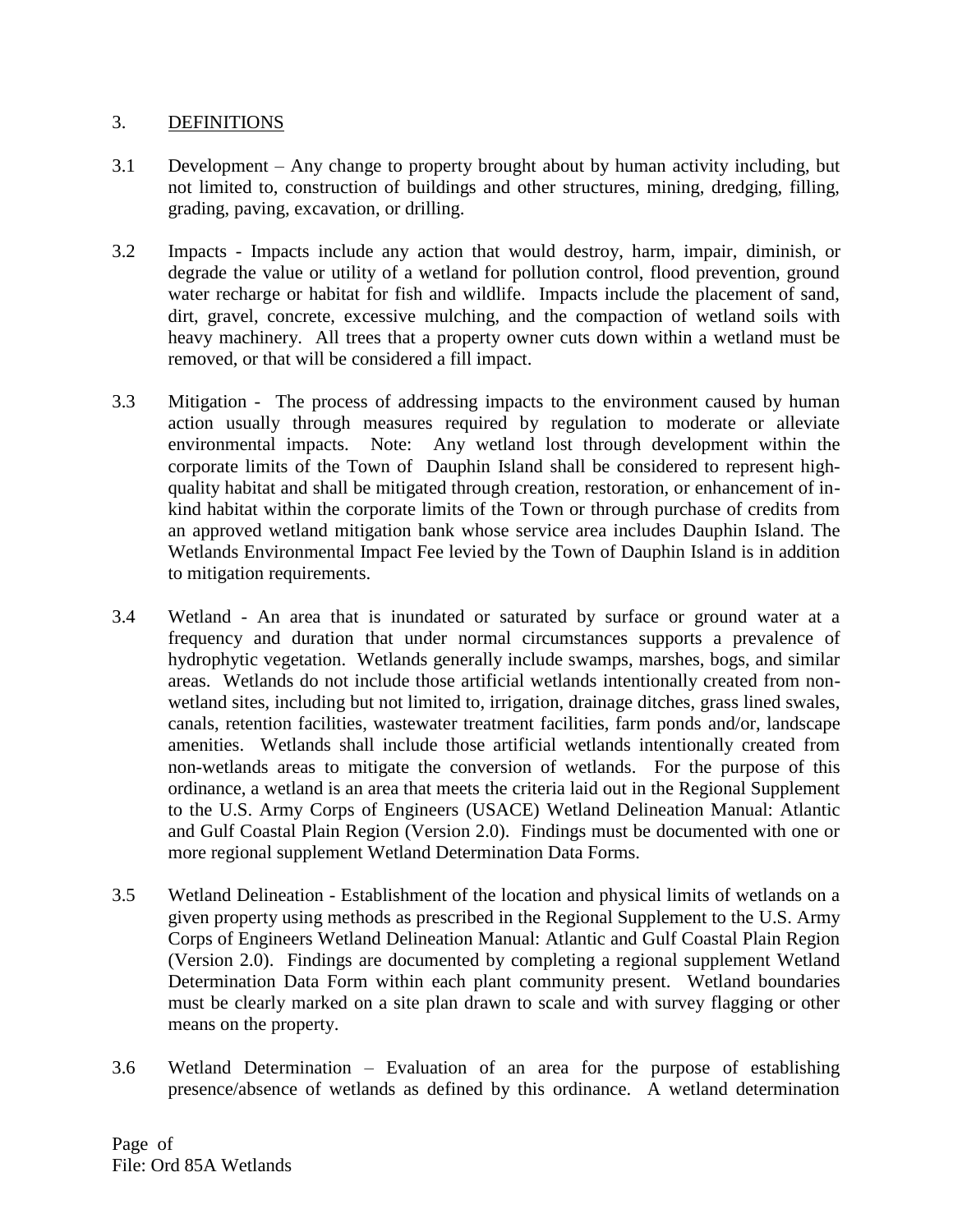must be conducted by a qualified wetland specialist or by the USACE. If wetlands are determined to be present, a formal wetland delineation will be required.

3.7 Wetlands Environmental Impact Fee - A fee levied by the Town of Dauphin Island on approved wetland impacts to compensate for loss of fish and wildlife habitat, diminished groundwater recharge, increased stormwater runoff, or diminished pollution control, and to potentially purchase additional wetlands located within the corporate limits of the Town for the purpose of permanently removing them from the threat of development. The fee will be levied, at a rate of twenty dollars (\$20.00) per square foot up to a maximum of twenty thousand dollars (\$20,000.00), on any Town of Dauphin Island approved wetland impacted property. NOTE: The Environmental Impact Fee will be assessed on the total square footage of the impacted wetland area within the lot, parcel, or plat where the activity is taking place.

# 4. APPLICATION

- 4.1 This ordinance shall apply to all land lying within the corporate limits of the Town of Dauphin Island.
- 4.2 Any proposed development having an impact upon wetlands within the corporate limits of the Town of Dauphin Island shall require the prior approval of the Building Inspection Department (BID).
- 4.3 No proposed development having an impact upon wetlands within the corporate limits of the Town of Dauphin Island shall be permitted by the Town BID without an application having been made through the USACE, Alabama Department of Environmental Management (ADEM) and the Town of Dauphin Island; and performing all required mitigation through the ADEM as well as paying the Wetland Environmental Impact Fee to the Town of Dauphin Island.
- 4.4 Where development will not impact wetlands but is to take place on property in close proximity to wetlands, measures must be taken to protect the wetlands from disturbance. The property owner will be required to demonstrate minimization and avoidance of impacts to the wetland resources. Buffers from construction and development near wetlands are hereby established. Construction or development bordering wetlands must be performed using appropriate Best Management Practices that prevent all impacts to the wetlands. This will include a permanent buffer from existing wetlands and said buffer must be protectively fenced during construction and development activities. For wetlands bordering salt or brackish bodies of water, the buffer shall be a minimum of thirty feet (30'). For wetlands surrounded by land or bordering small creeks or lakes, the buffer shall be a minimum of ten feet (10'). Permanent protection of the wetlands on the finished sites will be required by the Town BID.

# 5. PROCEDURE

5.1 All permit requests for building, land disturbance and or tree removal must be compared to the Sensitive Habitat Management and Protection Plan Overlay Map, adopted by the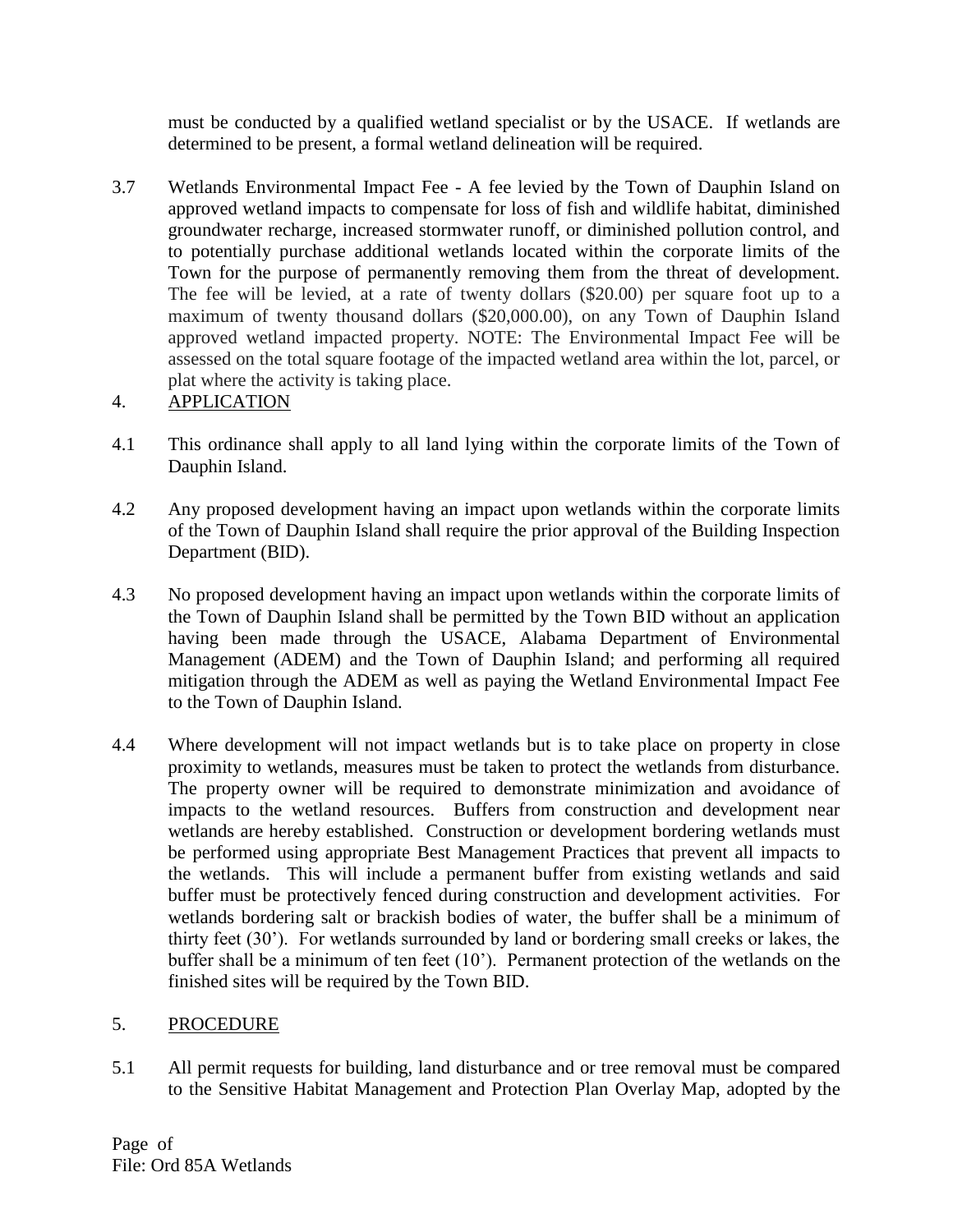Town Council on August 17, 2021. If the proposed building site is listed as potential wetlands on this map or if the Town BID believes there to be wetlands on the site, an application, including a wetland determination, and delineation if wetlands are found, and associated documentation, must be made to the Town BID to move forward with the permitting process as outlined below. All requests to impact wetlands will be coordinated with and approval obtained from the USACE, ADEM, and Town of Dauphin Island BID.

- 5.2 Application to impact wetlands shall be made to the USACE and ADEM using the Joint Application and Notification which may be obtained from ADEM. An application to impact wetlands must also be submitted to the Town of Dauphin Island BID along with four (4) drawn to scale (1" equals 30' or greater scale) maps and a digital map of reduced size, so it may be printed on 11" x 17" paper, and color photographs (4 each) as needed. When obtaining a permit for fill in wetlands, the property owner will be required to demonstrate minimization and avoidance of impacts to those resources.
- 5.3 Upon completion of the USACE and ADEM application and permit process and payment of any ADEM required provision of compensatory mitigation credits to offset the losses of wetland resources on the property, as well as payment of the Dauphin Island Wetlands Environmental Impact Fee, the BID may issue a building permit. Any person, firm, partnership, or corporation that adversely impacts wetlands without a permit shall be punishable per paragraph 6.
- 6. PENALTY: Any person, firm, partnership, or corporation that violates any provision of this ordinance upon conviction shall be punished by a fine of not more than \$500.00 or imprisonment for a term not to exceed thirty (30) days or both, at the discretion of the Court. Each day the violation continues shall constitute a separate offense and shall be punishable as such thereunder. Note: Protection of wetlands falls under the Clean Water Act Section 404 Program. The principal federal program that provides regulatory protection for wetlands is found in Section 404 of the Clean Water Act (CWA). Its intent is to protect water and adjacent wetland areas from adverse environmental effects due to discharges of dredged or fill material. This regulatory program carries additional penalties.
- 7. ENFORCEMENT: The Building Inspection Department shall enforce the provisions of this subchapter in the manner and form and with the powers provided by the Town of Dauphin Island and the State of Alabama.
- 8. SEVERABILITY: If any part of this subchapter is found by the courts to be unconstitutional or invalid, that finding shall not affect the validity of this subchapter as a whole or any part of the subchapter other than the part specifically declared to the unconstitutional or invalid.
- 9. EFFECTIVE DATE: This ordinance shall become effective immediately upon its passage and required posting, or otherwise becoming law.